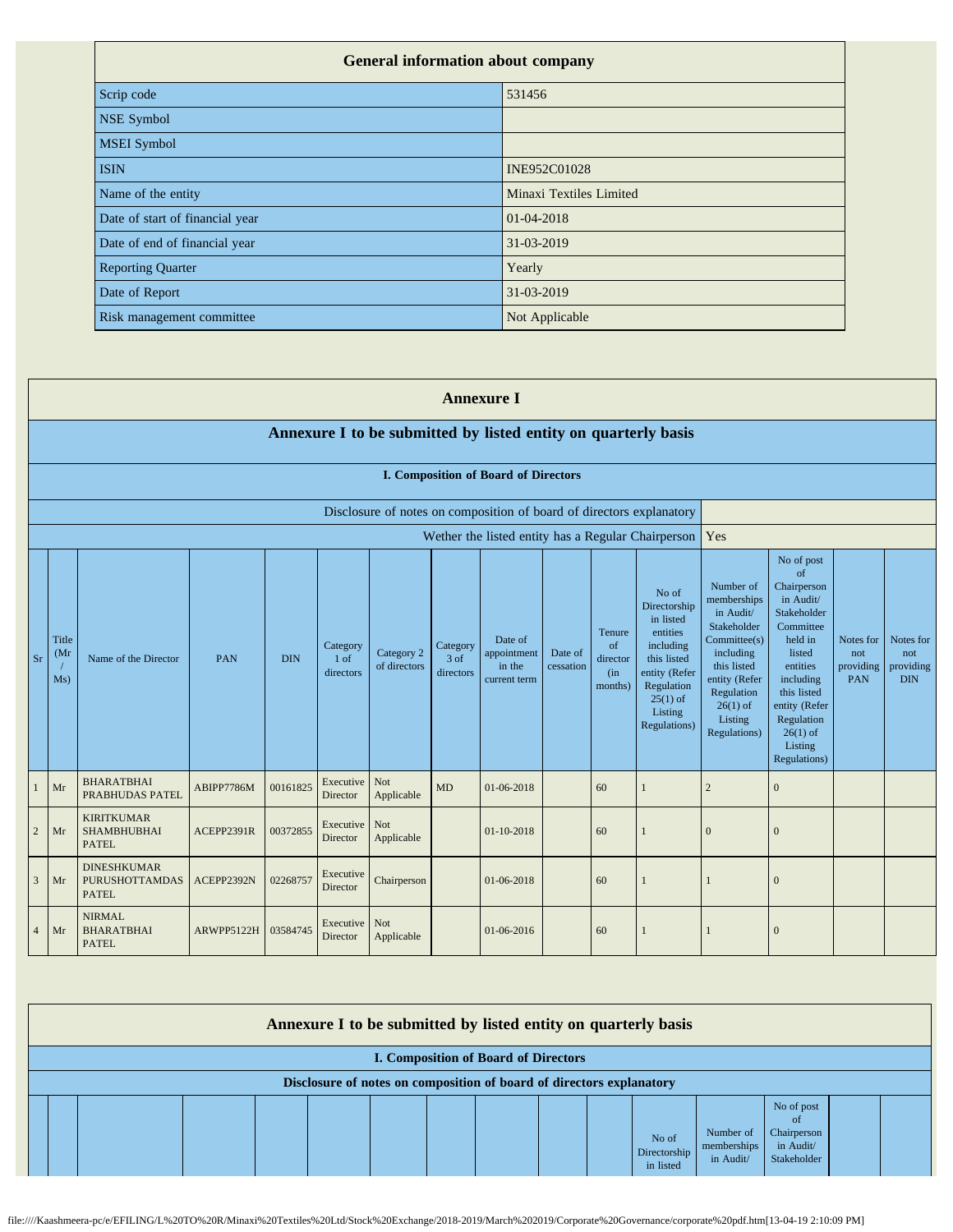| <b>Sr</b>      | Title<br>(Mr)<br>Ms) | Name of the Director                                      | PAN                 | <b>DIN</b> | Category 1<br>of directors                            | Category 2<br>of<br>directors | Category<br>3 of<br>directors | Date of<br>appointment<br>in the<br>current term | Date of<br>cessation | Tenure<br>of<br>director<br>(in<br>months) | entities<br>including<br>this listed<br>entity (Refer<br>Regulation<br>$25(1)$ of<br>Listing<br>Regulations) | Stakeholder<br>Committee(s)<br>including<br>this listed<br>entity (Refer<br>Regulation<br>$26(1)$ of<br>Listing<br>Regulations) | Committee<br>held in<br>listed<br>entities<br>including<br>this listed<br>entity (Refer<br>Regulation<br>$26(1)$ of<br>Listing<br>Regulations) | Notes for<br>not<br>providing<br>PAN | Notes for<br>not<br>providing<br><b>DIN</b> |
|----------------|----------------------|-----------------------------------------------------------|---------------------|------------|-------------------------------------------------------|-------------------------------|-------------------------------|--------------------------------------------------|----------------------|--------------------------------------------|--------------------------------------------------------------------------------------------------------------|---------------------------------------------------------------------------------------------------------------------------------|------------------------------------------------------------------------------------------------------------------------------------------------|--------------------------------------|---------------------------------------------|
| 5              | <b>Mrs</b>           | <b>MANJULABEN</b><br><b>SHAMBHUPRASAD</b><br><b>PATEL</b> | ACPPP7414E          | 06977992   | Non-<br>Executive -<br>Non<br>Independent<br>Director | Not<br>Applicable             |                               | 11-02-2015                                       |                      |                                            |                                                                                                              | $\mathbf{0}$                                                                                                                    | $\overline{0}$                                                                                                                                 |                                      |                                             |
| 6              | Mr                   | <b>JASVANT</b><br><b>KANTILAL PATEL</b>                   | ABIPP7785J          | 02268796   | Non-<br>Executive -<br>Independent<br>Director        | Not<br>Applicable             |                               | 01-04-2014                                       |                      | 60                                         |                                                                                                              |                                                                                                                                 |                                                                                                                                                |                                      |                                             |
| $\overline{7}$ | Mr                   | <b>VASUDEVBHAI</b><br><b>LALJIBHAI PATEL</b>              | ABRPP8738Q 02268821 |            | Non-<br>Executive -<br>Independent<br>Director        | Not<br>Applicable             |                               | 01-04-2014                                       |                      | 60                                         |                                                                                                              |                                                                                                                                 | $\overline{0}$                                                                                                                                 |                                      |                                             |
| 8              | Mr                   | <b>GHANSHYAMBHAI</b><br><b>CHINUBHAI</b><br><b>PATEL</b>  | AJZPP9733F          | 02268850   | Non-<br>Executive -<br>Independent<br>Director        | Not<br>Applicable             |                               | 01-04-2014                                       |                      | 60                                         |                                                                                                              |                                                                                                                                 | $\overline{0}$                                                                                                                                 |                                      |                                             |

|           | Annexure I to be submitted by listed entity on quarterly basis |                                                                      |                     |            |                                                |                                          |                     |                                                  |                      |                                            |                                                                                                                                                    |                                                                                                                                                                          |                                                                                                                                                                                                               |                                      |                                             |
|-----------|----------------------------------------------------------------|----------------------------------------------------------------------|---------------------|------------|------------------------------------------------|------------------------------------------|---------------------|--------------------------------------------------|----------------------|--------------------------------------------|----------------------------------------------------------------------------------------------------------------------------------------------------|--------------------------------------------------------------------------------------------------------------------------------------------------------------------------|---------------------------------------------------------------------------------------------------------------------------------------------------------------------------------------------------------------|--------------------------------------|---------------------------------------------|
|           | <b>I. Composition of Board of Directors</b>                    |                                                                      |                     |            |                                                |                                          |                     |                                                  |                      |                                            |                                                                                                                                                    |                                                                                                                                                                          |                                                                                                                                                                                                               |                                      |                                             |
|           |                                                                | Disclosure of notes on composition of board of directors explanatory |                     |            |                                                |                                          |                     |                                                  |                      |                                            |                                                                                                                                                    |                                                                                                                                                                          |                                                                                                                                                                                                               |                                      |                                             |
| <b>Sr</b> | Title<br>(Mr)<br>Ms)                                           | Name of the<br>Director                                              | PAN                 | <b>DIN</b> | Category 1<br>of directors                     | Category 2   Category<br>of<br>directors | $3$ of<br>directors | Date of<br>appointment<br>in the<br>current term | Date of<br>cessation | Tenure<br>of<br>director<br>(in<br>months) | No of<br>Directorship<br>in listed<br>entities<br>including<br>this listed<br>entity (Refer<br>Regulation<br>$25(1)$ of<br>Listing<br>Regulations) | Number of<br>memberships<br>in Audit/<br>Stakeholder<br>Committed(s)<br>including<br>this listed<br>entity (Refer<br>Regulation<br>$26(1)$ of<br>Listing<br>Regulations) | No of post<br>of<br>Chairperson<br>in Audit/<br>Stakeholder<br>Committee<br>held in<br>listed<br>entities<br>including<br>this listed<br>entity (Refer<br>Regulation<br>$26(1)$ of<br>Listing<br>Regulations) | Notes for<br>not<br>providing<br>PAN | Notes for<br>not<br>providing<br><b>DIN</b> |
| 9         | Mr                                                             | <b>KETANKUMAR</b><br><b>JAYANTILAL</b><br><b>RAVAL</b>               | AIBPR11310          | 08192342   | Non-<br>Executive -<br>Independent<br>Director | Not<br>Applicable                        |                     | 13-08-2018                                       |                      | 60                                         |                                                                                                                                                    | $\mathbf{0}$                                                                                                                                                             | $\Omega$                                                                                                                                                                                                      |                                      |                                             |
|           | $10$ Mr                                                        | <b>BHAVIKKUMAR</b><br><b>RAMABHAI</b><br><b>PATEL</b>                | AWFPP4970P 07253037 |            | Non-<br>Executive -<br>Independent<br>Director | Not<br>Applicable                        |                     | 12-08-2015                                       |                      | 60                                         |                                                                                                                                                    |                                                                                                                                                                          |                                                                                                                                                                                                               |                                      |                                             |

|    | <b>Audit Committee Details</b> |                                  |                                                             |                            |                        |                      |         |  |
|----|--------------------------------|----------------------------------|-------------------------------------------------------------|----------------------------|------------------------|----------------------|---------|--|
|    |                                |                                  | Whether the Audit Committee has a Regular Chairperson   Yes |                            |                        |                      |         |  |
| Sr | <b>DIN</b><br>Number           | Name of Committee members        | Category 1 of directors                                     | Category 2 of<br>directors | Date of<br>Appointment | Date of<br>Cessation | Remarks |  |
|    | 02268796                       | <b>JASVANT KANTILAL</b><br>PATEL | Non-Executive -<br><b>Independent Director</b>              | Chairperson                | $01-04-2014$           |                      |         |  |
|    | 02268821                       | VASUDEVBHAI LALJIBHAI<br>PATEL   | Non-Executive -<br><b>Independent Director</b>              | Member                     | $01-04-2014$           |                      |         |  |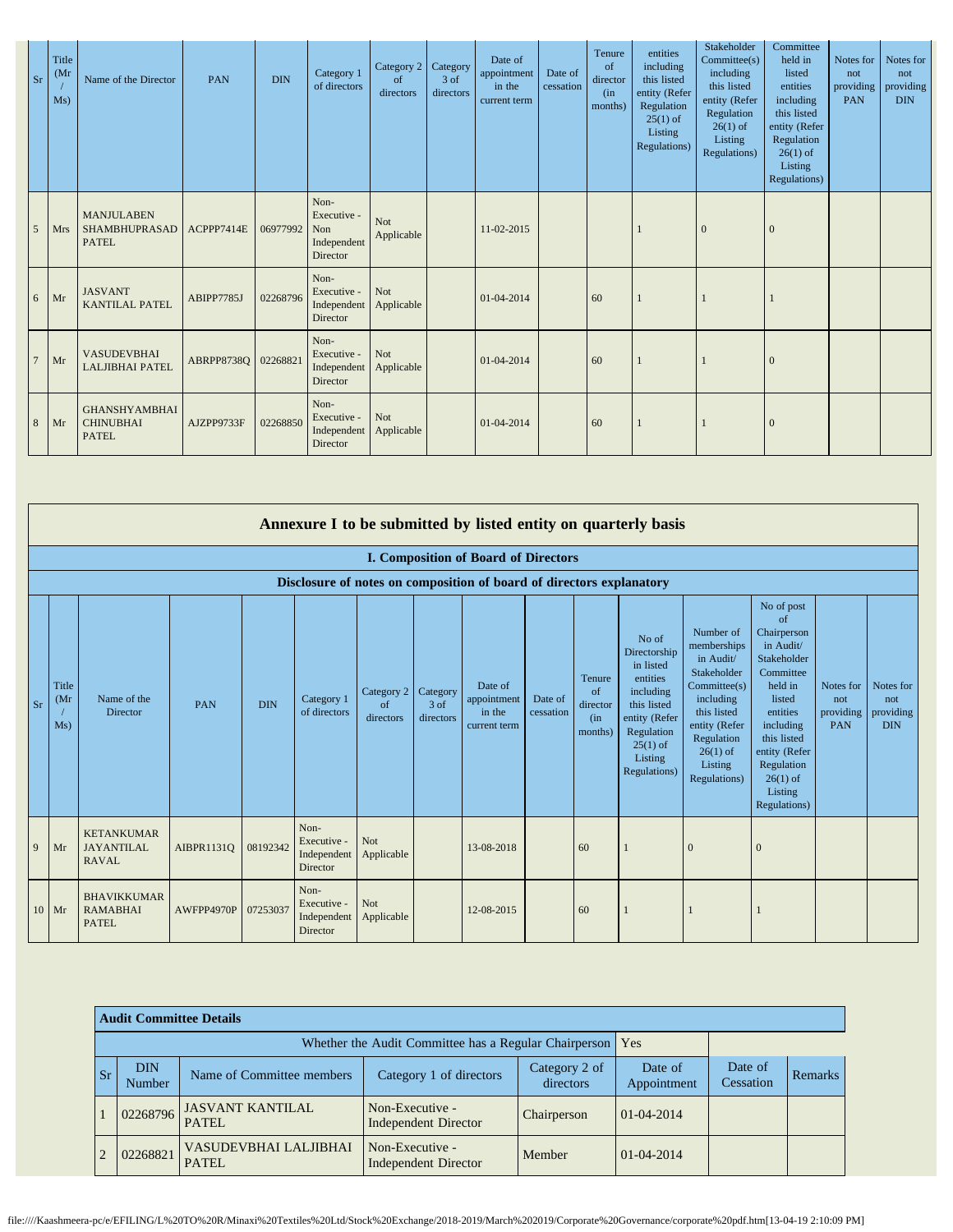| 02268850 | GHANSHYAMBHAI<br><b>CHINUBHAI PATEL</b> | Non-Executive -<br>Independent Director | Member | $01-04-2014$     |  |
|----------|-----------------------------------------|-----------------------------------------|--------|------------------|--|
| 00161825 | <b>BHARATBHAI PRABHUDAS</b><br>PATEL    | <b>Executive Director</b>               | Member | $01 - 06 - 2018$ |  |

|                |                      | Nomination and remuneration committee                                       |                                                |                            |                        |                      |         |
|----------------|----------------------|-----------------------------------------------------------------------------|------------------------------------------------|----------------------------|------------------------|----------------------|---------|
|                |                      | Whether the Nomination and remuneration committee has a Regular Chairperson |                                                |                            | Yes                    |                      |         |
| <b>Sr</b>      | <b>DIN</b><br>Number | Name of Committee members                                                   | Category 1 of directors                        | Category 2 of<br>directors | Date of<br>Appointment | Date of<br>Cessation | Remarks |
|                | 02268821             | VASUDEVBHAI LALJIBHAI<br>PATEL.                                             | Non-Executive -<br><b>Independent Director</b> | Chairperson                | 01-04-2014             |                      |         |
| $\mathcal{D}$  | 07253037             | <b>BHAVIKKUMAR RAMABHAI</b><br><b>PATEL</b>                                 | Non-Executive -<br><b>Independent Director</b> | Member                     | 12-08-2015             |                      |         |
| $\overline{3}$ |                      | 02268796 JASVANT KANTILAL PATEL                                             | Non-Executive -<br><b>Independent Director</b> | Member                     | 01-04-2014             |                      |         |
| $\overline{4}$ | 02268757             | <b>DINESHKUMAR</b><br>PURUSHOTTAMDAS PATEL                                  | <b>Executive Director</b>                      | Member                     | 01-06-2018             |                      |         |

|                |                      | <b>Stakeholders Relationship Committee</b>                                |                                                |                            |                        |                      |         |
|----------------|----------------------|---------------------------------------------------------------------------|------------------------------------------------|----------------------------|------------------------|----------------------|---------|
|                |                      | Whether the Stakeholders Relationship Committee has a Regular Chairperson |                                                |                            | Yes                    |                      |         |
| <b>Sr</b>      | <b>DIN</b><br>Number | Name of Committee members                                                 | Category 1 of directors                        | Category 2 of<br>directors | Date of<br>Appointment | Date of<br>Cessation | Remarks |
|                | 07253037             | <b>BHAVIKKUMAR RAMABHAI</b><br>PATEL                                      | Non-Executive -<br><b>Independent Director</b> | Chairperson                | 12-08-2015             |                      |         |
| $\overline{2}$ | 00161825             | <b>BHARATBHAI PRABHUDAS</b><br><b>PATEL</b>                               | <b>Executive Director</b>                      | Member                     | $01-06-2018$           |                      |         |
| $\overline{3}$ | 02268757             | <b>DINESHKUMAR</b><br>PURUSHOTTAMDAS PATEL                                | <b>Executive Director</b>                      | Member                     | $01-06-2018$           |                      |         |
| $\overline{4}$ | 03584745             | NIRMAL BHARATBHAI<br><b>PATEL</b>                                         | <b>Executive Director</b>                      | Member                     | $01-06-2016$           |                      |         |

|                | <b>Risk Management Committee</b> |                                                                 |                            |                            |                        |                      |         |  |  |  |  |
|----------------|----------------------------------|-----------------------------------------------------------------|----------------------------|----------------------------|------------------------|----------------------|---------|--|--|--|--|
|                |                                  | Whether the Risk Management Committee has a Regular Chairperson |                            |                            |                        |                      |         |  |  |  |  |
| $\mathbf{S}$ r | DIN<br>Number                    | Name of Committee<br>members                                    | Category 1 of<br>directors | Category 2 of<br>directors | Date of<br>Appointment | Date of<br>Cessation | Remarks |  |  |  |  |

|                | <b>Corporate Social Responsibility Committee</b> |                                                                                    |                            |                            |                        |                      |         |  |  |  |  |
|----------------|--------------------------------------------------|------------------------------------------------------------------------------------|----------------------------|----------------------------|------------------------|----------------------|---------|--|--|--|--|
|                |                                                  | Whether the Corporate Social Responsibility Committee has a Regular Chairperson No |                            |                            |                        |                      |         |  |  |  |  |
| $\mathbf{S}$ r | <b>DIN</b><br>Number                             | Name of Committee<br>members                                                       | Category 1 of<br>directors | Category 2 of<br>directors | Date of<br>Appointment | Date of<br>Cessation | Remarks |  |  |  |  |

| <b>Other Committee</b> |                                                                                                                                     |  |  |  |  |  |  |  |  |
|------------------------|-------------------------------------------------------------------------------------------------------------------------------------|--|--|--|--|--|--|--|--|
|                        | Sr   DIN Number   Name of Committee members   Name of other committee   Category 1 of directors   Category 2 of directors   Remarks |  |  |  |  |  |  |  |  |

|           | <b>Annexure 1</b>                                      |                                                                  |                                                                |                                 |  |  |
|-----------|--------------------------------------------------------|------------------------------------------------------------------|----------------------------------------------------------------|---------------------------------|--|--|
|           | <b>Annexure 1</b>                                      |                                                                  |                                                                |                                 |  |  |
|           | <b>III.</b> Meeting of Board of Directors              |                                                                  |                                                                |                                 |  |  |
|           |                                                        | Disclosure of notes on meeting of board of directors explanatory |                                                                |                                 |  |  |
| <b>Sr</b> | Date(s) of meeting (if any) in<br>the previous quarter | Date(s) of meeting (if any) in<br>the current quarter            | Maximum gap between any two<br>consecutive (in number of days) | Notes for not<br>providing Date |  |  |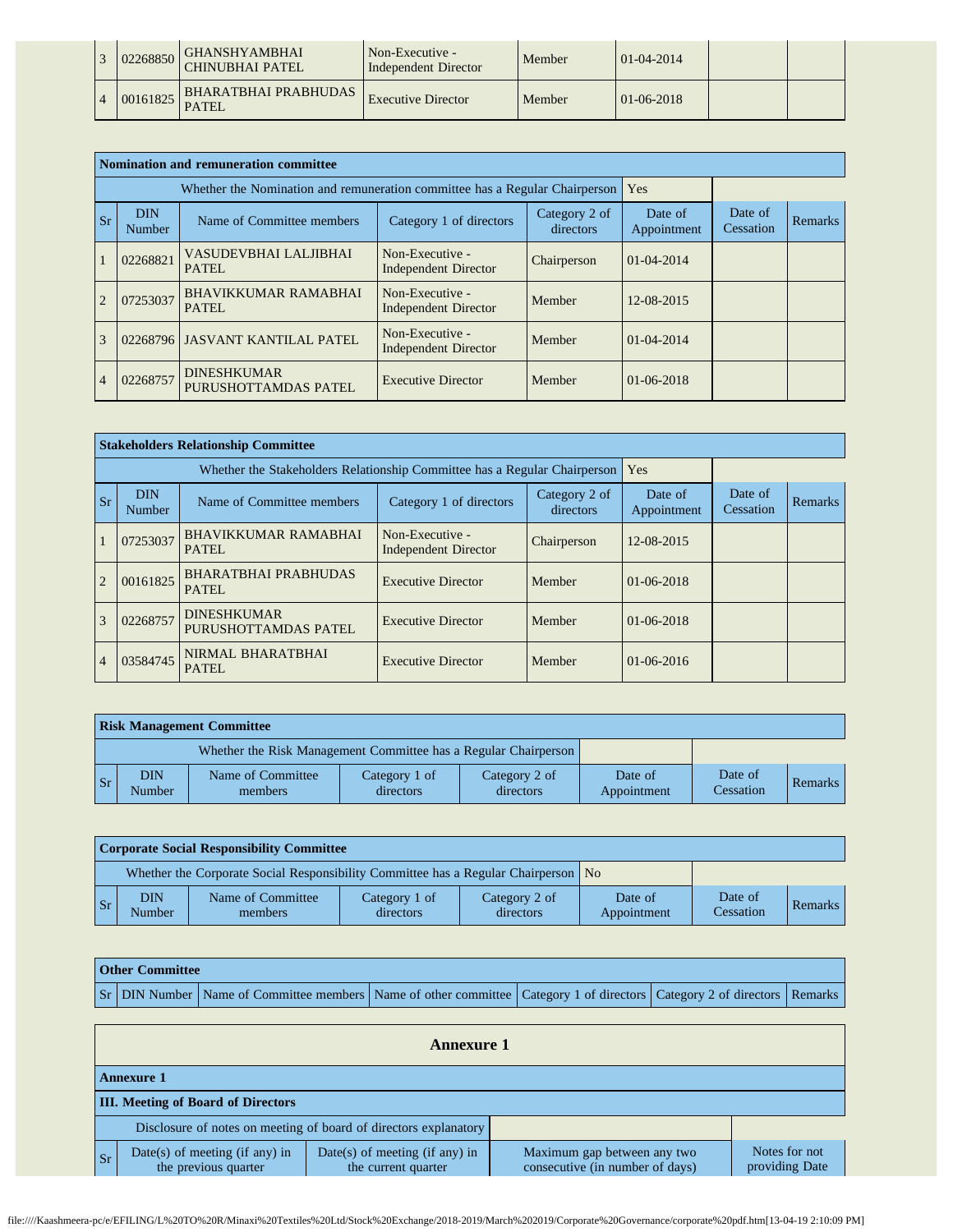| $\overline{1}$ | 06-11-2018 |              |    |  |
|----------------|------------|--------------|----|--|
| $\overline{2}$ | 19-11-2018 |              | 12 |  |
| 3              |            | 12-02-2019   | 84 |  |
| $\vert$ 4      |            | $30-03-2019$ | 45 |  |

## **Annexure 1**

## **IV. Meeting of Committees**

|                |                                                  | Disclosure of notes on meeting of committees explanatory             |                                                     |                                 |                                                                      |                                                                               |                               |                                       |
|----------------|--------------------------------------------------|----------------------------------------------------------------------|-----------------------------------------------------|---------------------------------|----------------------------------------------------------------------|-------------------------------------------------------------------------------|-------------------------------|---------------------------------------|
| <b>Sr</b>      | Name of<br>Committee                             | Date(s) of<br>meeting of the<br>committee in the<br>relevant quarter | Whether<br>requirement of<br>Quorum met<br>(Yes/No) | Requirement<br>of Quorum<br>met | Date(s) of<br>meeting of the<br>committee in the<br>previous quarter | Maximum gap<br>between any two<br>consecutive meetings<br>(in number of days) | Name of<br>other<br>committee | Reson<br>for not<br>providing<br>date |
| $\mathbf{1}$   | Nomination<br>and<br>remuneration<br>committee   | 12-02-2019                                                           | Yes                                                 | $\overline{4}$                  | 19-11-2018                                                           | 84                                                                            |                               |                                       |
| $\overline{2}$ | Audit<br>Committee                               | 12-02-2019                                                           | Yes                                                 | $\overline{4}$                  | $06-11-2018$                                                         | 97                                                                            |                               |                                       |
| 3              | <b>Stakeholders</b><br>Relationship<br>Committee | 12-02-2019                                                           | Yes                                                 | $\overline{4}$                  | 06-11-2018                                                           | 97                                                                            |                               |                                       |
| $\overline{4}$ | <b>Stakeholders</b><br>Relationship<br>Committee | 30-03-2019                                                           | Yes                                                 | $\overline{4}$                  | $06-11-2018$                                                         | 143                                                                           |                               |                                       |

|                | <b>Annexure 1</b>                                                                                         |                                  |                                                                    |  |  |
|----------------|-----------------------------------------------------------------------------------------------------------|----------------------------------|--------------------------------------------------------------------|--|--|
|                | <b>V. Related Party Transactions</b>                                                                      |                                  |                                                                    |  |  |
| $S_{r}$        | Subject                                                                                                   | Compliance status<br>(Yes/No/NA) | If status is "No" details of non-<br>compliance may be given here. |  |  |
|                | Whether prior approval of audit committee obtained                                                        | <b>NA</b>                        |                                                                    |  |  |
| $\overline{2}$ | Whether shareholder approval obtained for material RPT                                                    | <b>NA</b>                        |                                                                    |  |  |
| $\overline{3}$ | Whether details of RPT entered into pursuant to omnibus approval<br>have been reviewed by Audit Committee | <b>NA</b>                        |                                                                    |  |  |

|                | <b>Annexure 1</b>                                                                                                                                                                                               |                                  |  |  |  |
|----------------|-----------------------------------------------------------------------------------------------------------------------------------------------------------------------------------------------------------------|----------------------------------|--|--|--|
|                | <b>VI. Affirmations</b>                                                                                                                                                                                         |                                  |  |  |  |
| <sub>Sr</sub>  | Subject                                                                                                                                                                                                         | Compliance<br>status<br>(Yes/No) |  |  |  |
|                | The composition of Board of Directors is in terms of SEBI (Listing obligations and disclosure requirements)<br>Regulations, 2015                                                                                | Yes                              |  |  |  |
| $\overline{2}$ | The composition of the following committees is in terms of SEBI(Listing obligations and disclosure requirements)<br>Regulations, 2015 a. Audit Committee                                                        | Yes                              |  |  |  |
| 3              | The composition of the following committees is in terms of SEBI(Listing obligations and disclosure requirements)<br>Regulations, 2015. b. Nomination & remuneration committee                                   | Yes                              |  |  |  |
| $\overline{4}$ | The composition of the following committees is in terms of SEBI(Listing obligations and disclosure requirements)<br>Regulations, 2015. c. Stakeholders relationship committee                                   | Yes                              |  |  |  |
| $\overline{5}$ | The composition of the following committees is in terms of SEBI(Listing obligations and disclosure requirements)<br>Regulations, 2015. d. Risk management committee (applicable to the top 100 listed entities) | <b>NA</b>                        |  |  |  |
|                |                                                                                                                                                                                                                 |                                  |  |  |  |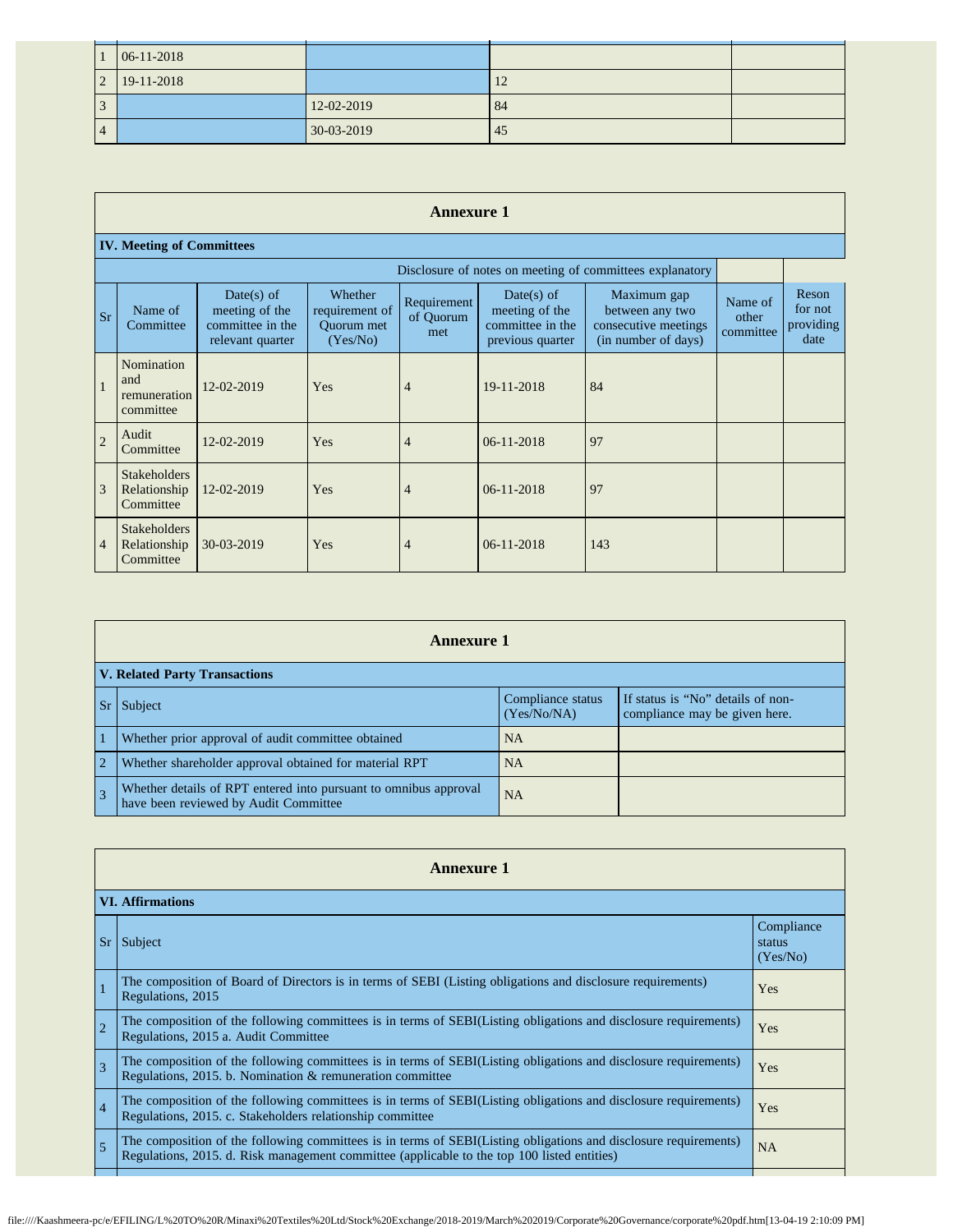| The committee members have been made aware of their powers, role and responsibilities as specified in SEBI<br>(Listing obligations and disclosure requirements) Regulations, 2015.             | Yes |
|------------------------------------------------------------------------------------------------------------------------------------------------------------------------------------------------|-----|
| The meetings of the board of directors and the above committees have been conducted in the manner as specified<br>in SEBI (Listing obligations and disclosure requirements) Regulations, 2015. | Yes |
| This report and/or the report submitted in the previous quarter has been placed before Board of Directors.                                                                                     | Yes |

|                | <b>Annexure 1</b> |                          |  |  |  |
|----------------|-------------------|--------------------------|--|--|--|
| <b>Sr</b>      | Subject           | Compliance status        |  |  |  |
|                | Name of signatory | Bharatbhai P. Patel      |  |  |  |
| $\overline{2}$ | Designation       | <b>Managing Director</b> |  |  |  |

|                | <b>Annexure II</b>                                                         |                                  |                                                                                                                 |                        |  |
|----------------|----------------------------------------------------------------------------|----------------------------------|-----------------------------------------------------------------------------------------------------------------|------------------------|--|
|                |                                                                            |                                  | Annexure II to be submitted by listed entity at the end of the financial year (for the whole of financial year) |                        |  |
|                | I. Disclosure on website in terms of Listing Regulations                   |                                  |                                                                                                                 |                        |  |
| Sr             | Item                                                                       | Compliance status<br>(Yes/No/NA) | If status is "No" details of non-<br>compliance may be given here.                                              | Web address            |  |
| $\mathbf{1}$   | Details of business                                                        | Yes                              |                                                                                                                 | www.minaxitextiles.com |  |
| $\overline{2}$ | Terms and conditions of appointment of<br>independent directors            | Yes                              |                                                                                                                 | www.minaxitextiles.com |  |
| 3              | Composition of various committees of<br>board of directors                 | Yes                              |                                                                                                                 | www.minaxitextiles.com |  |
| $\overline{4}$ | Code of conduct of board of directors and<br>senior management personnel   | Yes                              |                                                                                                                 | www.minaxitextiles.com |  |
| 5              | Details of establishment of vigil<br>mechanism/ Whistle Blower policy      | Yes                              |                                                                                                                 | www.minaxitextiles.com |  |
| 6              | Criteria of making payments to non-<br>executive directors                 | Yes                              |                                                                                                                 | www.minaxitextiles.com |  |
| $\overline{7}$ | Policy on dealing with related party<br>transactions                       | Yes                              |                                                                                                                 | www.minaxitextiles.com |  |
| $\overline{8}$ | Policy for determining 'material'<br>subsidiaries                          | NA                               |                                                                                                                 |                        |  |
| $\mathbf Q$    | Details of familiarization programmes<br>imparted to independent directors | Yes                              |                                                                                                                 | www.minaxitextiles.com |  |

|           | <b>Annexure II</b>                                                                                                                            |                                     |                                                                      |                        |  |  |  |
|-----------|-----------------------------------------------------------------------------------------------------------------------------------------------|-------------------------------------|----------------------------------------------------------------------|------------------------|--|--|--|
|           | Annexure II to be submitted by listed entity at the end of the financial year (for the whole of financial year)                               |                                     |                                                                      |                        |  |  |  |
|           | I. Disclosure on website in terms of Listing Regulations                                                                                      |                                     |                                                                      |                        |  |  |  |
| <b>Sr</b> | Item                                                                                                                                          | Compliance<br>status<br>(Yes/No/NA) | If status is "No" details of<br>non-compliance may be<br>given here. | Web address            |  |  |  |
| 10        | Contact information of the designated officials of the<br>listed entity who are responsible for assisting and handling<br>investor grievances | Yes                                 |                                                                      | www.minaxitextiles.com |  |  |  |
| 11        | email address for grievance redressal and other relevant<br>details                                                                           | Yes                                 |                                                                      | www.minaxitextiles.com |  |  |  |
| 12        | Financial results                                                                                                                             | Yes                                 |                                                                      | www.minaxitextiles.com |  |  |  |
| 13        | Shareholding pattern                                                                                                                          | Yes                                 |                                                                      | www.minaxitextiles.com |  |  |  |
| 14        | Details of agreements entered into with the media<br>companies and/or their associates                                                        | <b>NA</b>                           |                                                                      |                        |  |  |  |
| 15        | New name and the old name of the listed entity                                                                                                | <b>NA</b>                           |                                                                      |                        |  |  |  |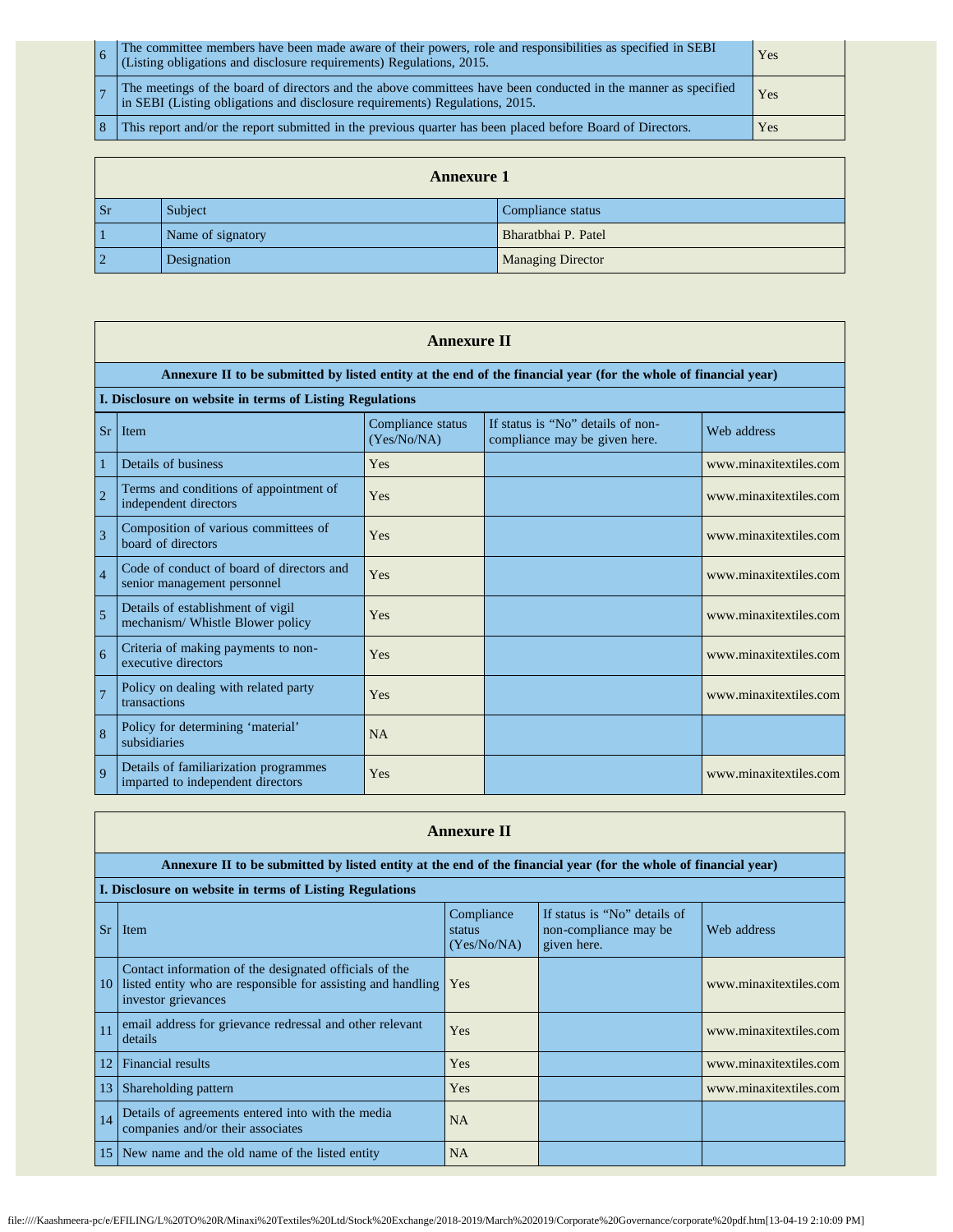|                | <b>Annexure II</b>                                                                                                   |                        |                                     |                                                                    |  |  |
|----------------|----------------------------------------------------------------------------------------------------------------------|------------------------|-------------------------------------|--------------------------------------------------------------------|--|--|
|                | <b>II. Annual Affirmations</b>                                                                                       |                        |                                     |                                                                    |  |  |
| <b>Sr</b>      | Particulars                                                                                                          | Regulation<br>Number   | Compliance<br>status<br>(Yes/No/NA) | If status is "No" details of non-<br>compliance may be given here. |  |  |
| $\mathbf{1}$   | Independent director(s) have been appointed in terms of<br>specified criteria of 'independence' and/or 'eligibility' | $16(1)(b) \&$<br>25(6) | Yes                                 |                                                                    |  |  |
| $\overline{2}$ | Board composition                                                                                                    | 17(1)                  | Yes                                 |                                                                    |  |  |
| 3              | Meeting of Board of directors                                                                                        | 17(2)                  | Yes                                 |                                                                    |  |  |
| $\overline{4}$ | <b>Review of Compliance Reports</b>                                                                                  | 17(3)                  | Yes                                 |                                                                    |  |  |
| 5              | Plans for orderly succession for appointments                                                                        | 17(4)                  | Yes                                 |                                                                    |  |  |
| 6              | Code of Conduct                                                                                                      | 17(5)                  | Yes                                 |                                                                    |  |  |
| $\overline{7}$ | Fees/compensation                                                                                                    | 17(6)                  | Yes                                 |                                                                    |  |  |
| 8              | Minimum Information                                                                                                  | 17(7)                  | Yes                                 |                                                                    |  |  |
| 9              | Compliance Certificate                                                                                               | 17(8)                  | Yes                                 |                                                                    |  |  |
| 10             | Risk Assessment & Management                                                                                         | 17(9)                  | Yes                                 |                                                                    |  |  |

|           | <b>Annexure II</b>                                                                 |                                 |                                  |                                                                    |  |  |  |
|-----------|------------------------------------------------------------------------------------|---------------------------------|----------------------------------|--------------------------------------------------------------------|--|--|--|
|           | <b>II. Annual Affirmations</b>                                                     |                                 |                                  |                                                                    |  |  |  |
| <b>Sr</b> | Particulars                                                                        | Regulation<br>Number            | Compliance status<br>(Yes/No/NA) | If status is "No" details of non-<br>compliance may be given here. |  |  |  |
|           | Performance Evaluation of Independent Directors                                    | 17(10)                          | Yes                              |                                                                    |  |  |  |
| 12        | <b>Composition of Audit Committee</b>                                              | 18(1)                           | Yes                              |                                                                    |  |  |  |
| 13        | Meeting of Audit Committee                                                         | 18(2)                           | Yes                              |                                                                    |  |  |  |
| 14        | Composition of nomination & remuneration<br>committee                              | 19(1) & (2)                     | Yes                              |                                                                    |  |  |  |
| 15        | <b>Composition of Stakeholder Relationship</b><br>Committee                        | 20(1) & (2)                     | Yes                              |                                                                    |  |  |  |
| 16        | Composition and role of risk management<br>committee                               | 21(1), (2), (3), (4)            | <b>NA</b>                        |                                                                    |  |  |  |
| 17        | Vigil Mechanism                                                                    | 22                              | Yes                              |                                                                    |  |  |  |
| 18        | Policy for related party Transaction                                               | 23(1), (5), (6), (7)<br>$\&(8)$ | Yes                              |                                                                    |  |  |  |
| 19        | Prior or Omnibus approval of Audit Committee for<br>all related party transactions | 23(2), (3)                      | <b>NA</b>                        |                                                                    |  |  |  |
| 20        | Approval for material related party transactions                                   | 23(4)                           | NA                               |                                                                    |  |  |  |

<u> Tanzania de la provincia de la provincia de la provincia de la provincia de la provincia de la provincia de la provincia de la provincia de la provincia de la provincia de la provincia de la provincia de la provincia de </u>

|           | <b>Annexure II</b>                                                                     |                              |                                     |                                                                      |  |  |
|-----------|----------------------------------------------------------------------------------------|------------------------------|-------------------------------------|----------------------------------------------------------------------|--|--|
|           | <b>II. Annual Affirmations</b>                                                         |                              |                                     |                                                                      |  |  |
| <b>Sr</b> | Particulars                                                                            | Regulation<br>Number         | Compliance<br>status<br>(Yes/No/NA) | If status is "No" details of<br>non-compliance may be given<br>here. |  |  |
| 21        | Composition of Board of Directors of unlisted material<br>Subsidiary                   | 24(1)                        | NA                                  |                                                                      |  |  |
| 22        | Other Corporate Governance requirements with respect to<br>subsidiary of listed entity | 24(2),(3),(4),(5)<br>$\&(6)$ | <b>NA</b>                           |                                                                      |  |  |
| 23        | Maximum Directorship & Tenure                                                          | 25(1) & (2)                  | Yes                                 |                                                                      |  |  |
| 24        | Meeting of independent directors                                                       | 25(3) & (4)                  | Yes                                 |                                                                      |  |  |
|           |                                                                                        |                              |                                     |                                                                      |  |  |